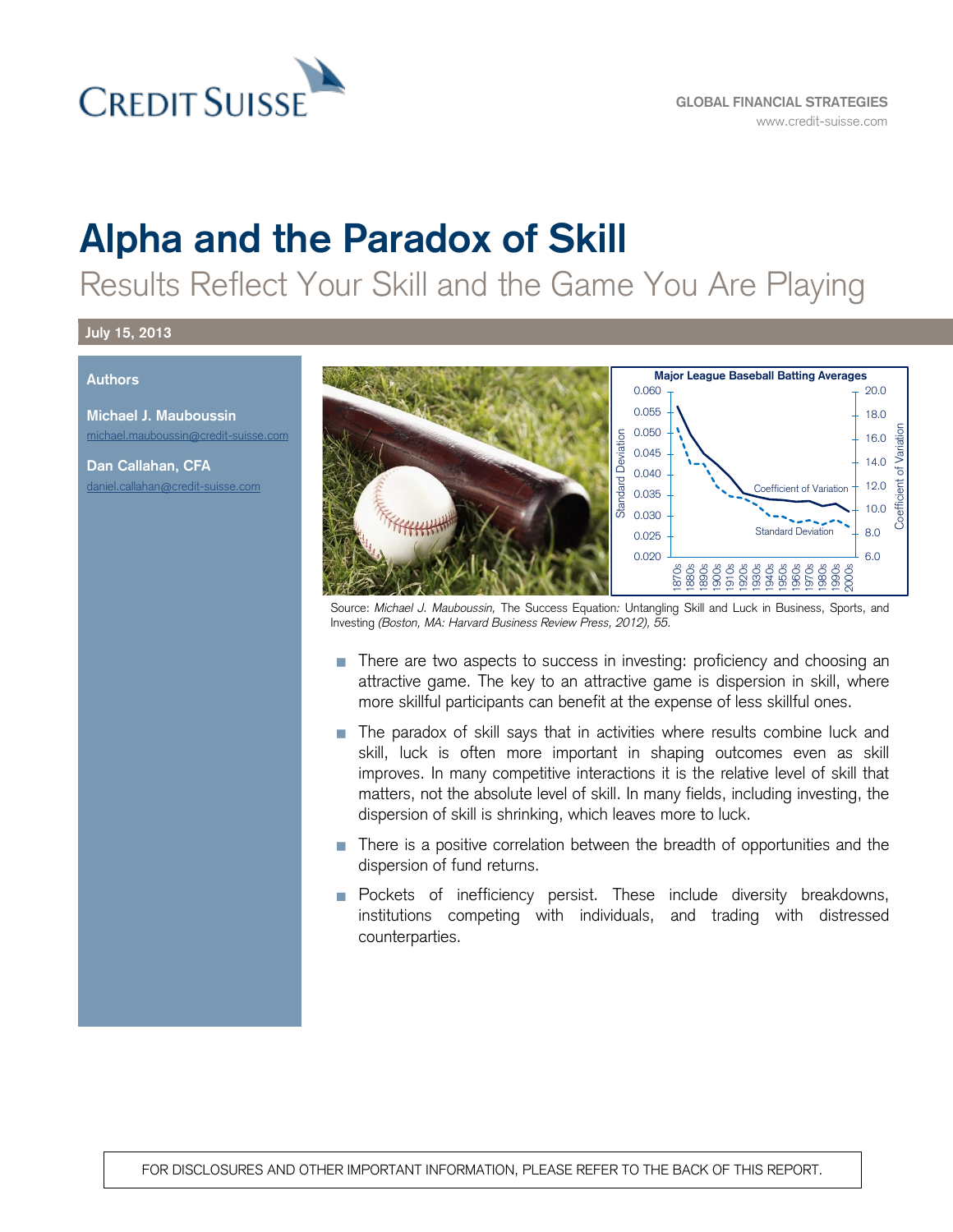

#### **Introduction**

Jim Rutt, formerly both the chief executive officer of Network Solutions and chairman of the board at the Santa Fe Institute, recently gave a talk about his experience in business. He mentioned that he played a lot of poker when he was young, became pretty good at it, and made some money.

Rutt assumed that the best way to ensure continued success was to improve his skill, so he worked diligently at honing his game by learning the probabilities for each hand and studying other players for clues about the strength of their position. At that point, an uncle pulled him aside and doled out some advice. "Jim, I wouldn't spend my time getting better," he advised, "I'd spend my time finding weak games."

Success in investing has two aspects. The first is skill, which requires you to be technically proficient. Technical skills include the ability to find mispriced securities (based on capabilities in modeling, financial statement analysis, competitive strategy analysis, and valuation all while sidestepping behavioral biases) and a good framework for portfolio construction. The second aspect is the game in which you choose to compete. Some games are highly competitive and others are not. You want to find games where your skill is greater than that of the other players. Your absolute skill is not what matters; it's your *relative* skill.

Think about it this way. Say I invited you over to my house to play poker on Saturday night—and that you like to win. Your first question should be, "Who else will be there?" If I tell you that there will be some players that are as skilled as you and a couple of rich players who don't play well, your response should be: "I'll be right over." Why? While you know the amount of money entering the house at the beginning of the evening and leaving at the end of the night is the same, you can see how your gain will come at the expense of the weaker players.

On the other hand, if I tell you that the players expected that evening have skill that is equivalent to yours, the response should be: "No thanks, I'm busy." In this case, there's no reason to believe that you will come out a winner because there is no mismatch in relative skill. And if you find yourself in a game unsure of which players are weak or strong, learn a lesson from Warren Buffett: "If you've been in the game 30 minutes and you don't know who the patsy is, *you're* the patsy."<sup>1</sup>

In cases where two or more players have the same level of skill—whether that skill is high or low doesn't matter—the skills of the players offset one another and luck becomes the primary determinant of the outcome. "Players" can be athletes, investors, or business executives. In many competitive realms, including investing, the skills of the participants have improved on an absolute basis but have shrunk on a relative basis. Today's investor has vastly more resources and training than his or her predecessor from years past. The problem is that investors, broadly speaking, have gotten much better which means that the difference between the skill of the best and the average participant isn't as great as it used to be.

## **The Paradox of Skill**

Think of results as the sum of a draw from a skill distribution and a draw from a luck distribution (treat both as independent random variables). It turns out that we can use a theorem from statistics to show that:

 $Variance(skill) + Variance(luck) = Variance(result)$ 

This is sometimes called the "Pythagorean Theorem of Statistics" because if you rewrite variance as standard deviation squared, you get a formula that looks very similar to the Pythagorean theorem in geometry.<sup>2</sup> Here's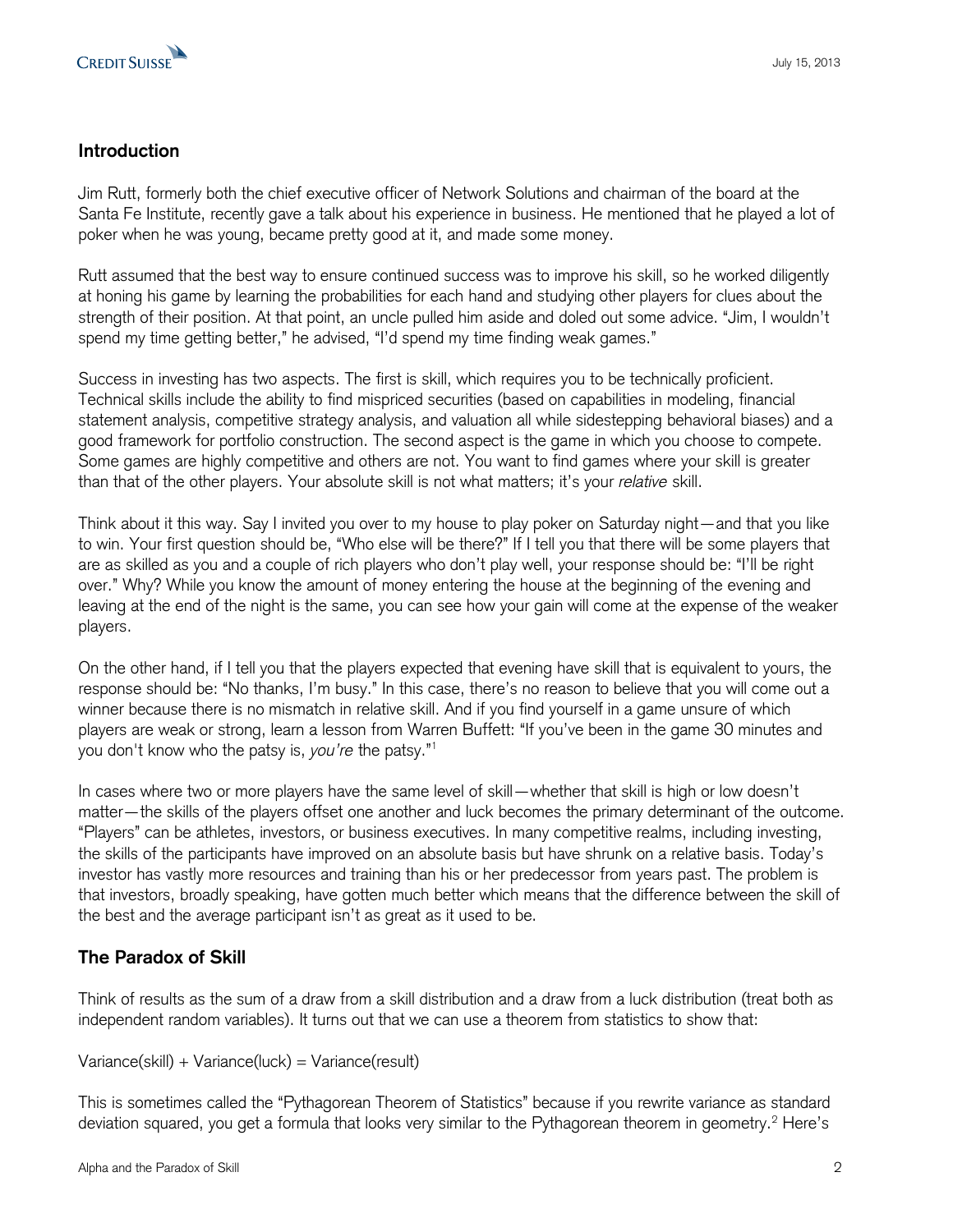the crucial observation for our purpose: *If the variance in the skill distribution is shrinking and the variance in luck is stable, luck plays a growing role in shaping results.* An absolute improvement in skill, when combined with a relative decline in the range of skill, means that luck is more important than ever.<sup>3</sup> This concept is called the "paradox of skill."

The late Stephen Jay Gould, an evolutionary biologist at Harvard University, wrote about this to explain why no hitter in Major League Baseball has had a batting average over .400 since Ted Williams hit .406 in 1941.<sup>4</sup> He showed that the coefficient of variation (standard deviation divided by the mean) declined steadily over the past century, which is consistent with a declining variance in skill and stable variance in luck. Gould concluded that the skill of modern players is better than ever but that the spread of skill has narrowed. Follow-up studies in baseball support this hypothesis.<sup>5</sup>

Peter Bernstein applied this approach to mutual funds and found that the margin of outperformance of the most successful funds had declined from the early 1960s through the late 1990s.<sup>6</sup> Consistent with Bernstein's results, Exhibit 1 shows that the standard deviation of excess returns has trended lower for U.S. large capitalization mutual funds over the past five decades. The exhibit shows the five-year, rolling standard deviation of excess returns for all funds that existed at that time. This also fits with the story of declining variance in skill along with steady variance in luck.

These analyses introduce the possibility that the aggregate amount of available alpha—a measure of riskadjusted excess returns—has been shrinking over time as investors have become more skillful. Investing is a zero-sum game in the sense that one investor's outperformance of a benchmark must match another investor's underperformance. Add in the fact that in aggregate investors earn a rate of return less than that of the market as a consequence of fees, and the challenge for active managers becomes clear.<sup>7</sup>



Exhibit 1: Decline in Standard Deviation of Excess Returns for U.S. Large Capitalization Funds

*Source: Markov Processes International, Morningstar, and Credit Suisse.*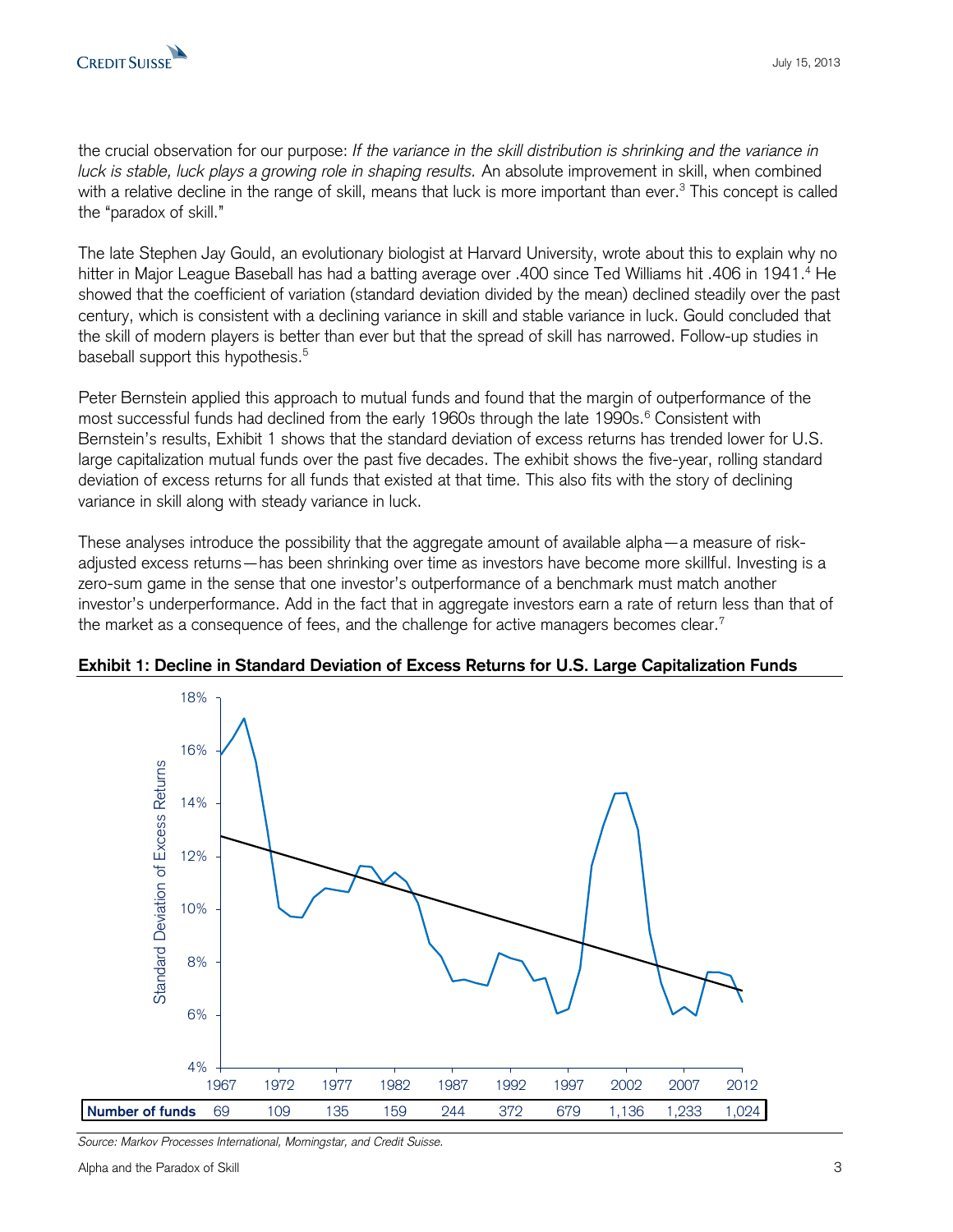

David Hsieh, a professor of finance at Duke University's Fuqua School of Business, made an effort to quantify the amount of alpha available to hedge funds. He started with total available returns and then subtracted the components of return that fund managers can easily replicate. After plugging in the numbers, he concluded that the average amount of available alpha is three percent of assets under management (AUM) for the hedge fund industry. He did his calculation in 2006, a time when AUM for the hedge fund industry were \$1 trillion. This suggested \$30 billion in available alpha. If we apply the same percentage today, available alpha for hedge funds is about \$65 billion.

Hsieh's approach anticipated that rapid growth in AUM in the hedge fund industry would lead to lower average excess returns. He said, "If that amount of alpha remains constant and is extracted from the market by hedge fund managers, it has to be extracted from another part of the market, most likely from such traditional managers as mutual funds. So, as more assets are allocated to the hedge fund industry, the average alpha per hedge fund dollar will decline—even though in aggregate, the total amount of market inefficiency will remain the same."<sup>8</sup>

Research shows that money managers are more likely to construct portfolios that mimic their benchmarks in markets that are efficient than in those that are less efficient. So there is more closet indexing in developed markets than in developing markets, in large stocks than in small stocks, and in the stocks of old firms than in young firms.<sup>9</sup> Analysis suggests that closet indexers in the U.S. market, at over one-third of the AUM, run more money than pure index funds. Closet indexers ran less than two percent of the AUM in 1980.<sup>10</sup> Further, the popularity of closet indexing is rising in almost all markets and segments.

Sorting causality in closet indexing is a challenge. It is not clear whether investors are hugging the benchmark because excess returns are difficult to achieve or whether excess returns are difficult to achieve because investors are hugging the benchmark. Causality probably runs in both directions. In the U.S., a couple of other factors are likely at play. Institutions, which tend to focus on performance relative to a benchmark, are increasingly dominating the investing landscape. And in 1998, the Securities and Exchange Commission required all mutual funds to disclose a benchmark in their prospectus. This disclosure may have heightened manager attention to results relative to a benchmark.

## **Differential Skill May Be Narrowing but It Still Exists**

While most acknowledge that generating alpha is a challenge, it is important to avoid pressing the case for reduced relative skill too far. Careful studies of active managers, including work by the well-known professors of finance Eugene Fama and Kenneth French, show that some level of differential skill is necessary to fit the empirical record.<sup>11</sup> For example, Fama and French estimate that a normal distribution of true alpha with a mean of zero and a standard deviation of 1.25 percent fits the cross-sectional data on mutual fund returns. While differences in skill may be smaller than in past eras, they still exist.

Dispersion in asset returns also influences the dispersion in fund returns.<sup>12</sup> Research suggests that realized asset dispersion leverages manager skill. So returns for an active manager will be higher than expected when realized asset dispersion is high. The intuition behind this is that greater asset dispersion creates a larger opportunity set for an active manager.<sup>13</sup> There is a positive correlation between the breadth of opportunities and the dispersion of fund returns. This relationship holds across twenty or so asset classes.<sup>14</sup>

The sharp run-up in the U.S. market in the late 1990s and into early 2000, as well as the 2008-2009 financial crisis, provides powerful evidence for the link between the dispersion in asset and fund returns. The decades-long downward trend in standard deviation in excess returns spiked violently, fed by a sharp rise in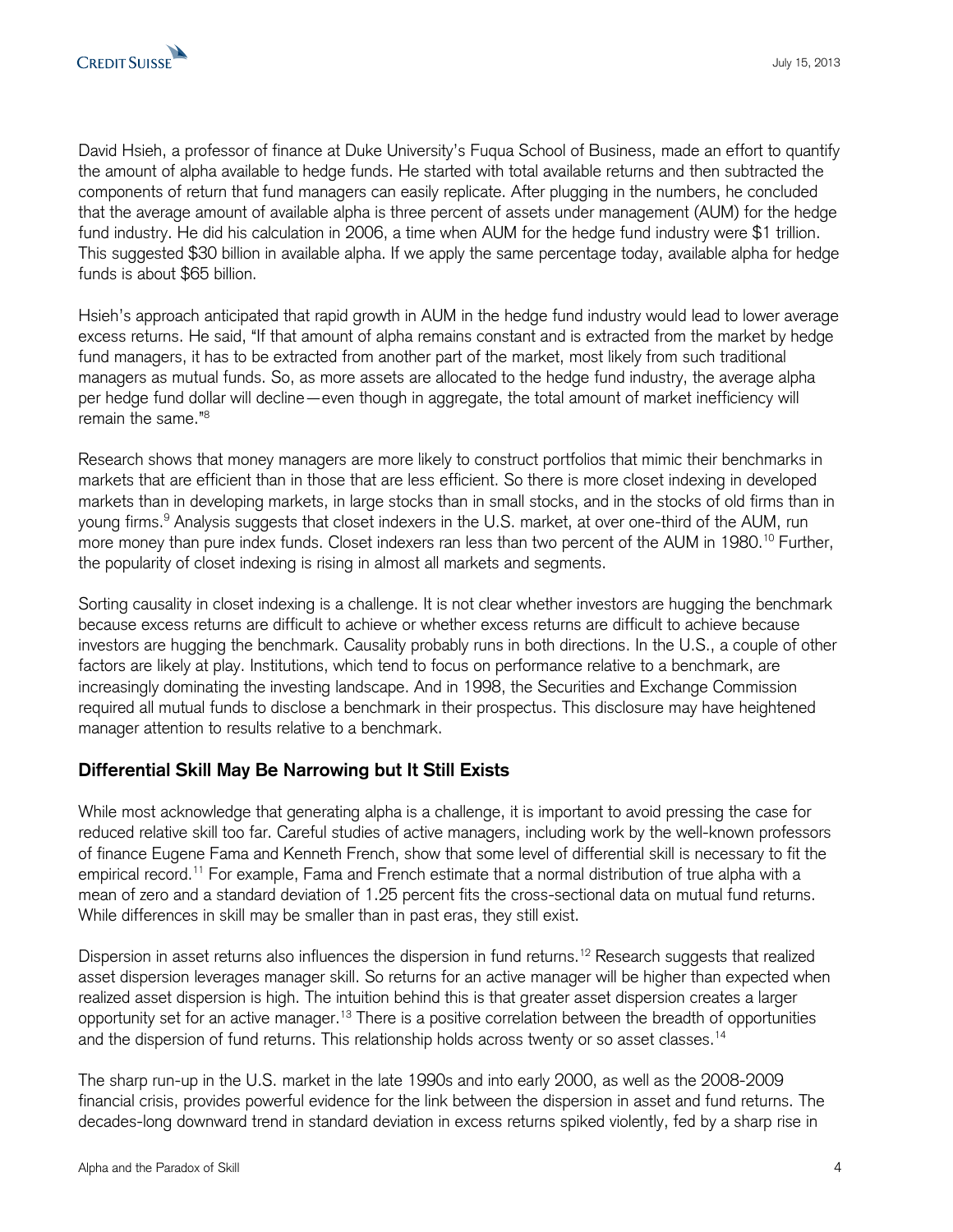stock price dispersion. But the popping of the dot-com bubble resulted in plummeting price dispersion and a return to the long-term trend of falling fund return dispersion.

David Swensen, the chief investment officer of Yale University's endowment, uses the dispersion of active managers as a proxy for market efficiency. He discusses the dispersion of returns—which he measures as the difference between the returns for first and third quartile funds—in various asset classes, suggesting that he seeks to invest in active managers only where dispersions are high. "You want to spend your time and energy pursuing the most inefficiently priced asset classes," he told the students during a lecture, "because there's an enormous reward for identifying the top quartile venture capitalist and almost no reward for being the top quartile of the high-quality bond universe."<sup>15</sup>

One of the puzzles in finance is why active management remains such a large business when academics have argued for decades that markets are too efficient to beat. Indeed, U.S. equity funds went from \$25 billion in AUM in 1980 to \$3.5 trillion in 2010. Further, despite index funds and exchange-traded funds going from a negligible share in 1980 to about 30 percent of the market today, asset-weighted fees are actually higher today than they were in 1980.<sup>16</sup> This doesn't consider the substantial growth in AUM for hedge funds, which charge higher fees on average than mutual funds do.

Jonathan Berk and Richard Green, professors of finance, derived a model that may help explain the puzzle.<sup>17</sup> They suggest a world where there are skillful investment managers who deliver positive, risk-adjusted excess returns. Both the managers themselves and investors recognize this skill. The manager's ability to deliver excess returns is limited, however, by AUM. In other words, each dollar investors add has the effect of reducing the expected return of the portfolio.

What would you expect in this world? Skillful managers attain more assets through positive inflows until their expected returns fall to a level roughly equal to that of the market.<sup>18</sup> A point of equilibrium exists where all managers, irrespective of their level of skill, have identical expected returns. In this model, Berk and Green don't measure skill simply as excess return. Rather, they examine the expected value the fund adds, which is the abnormal return times the AUM.

Here's an example to make the idea more concrete.<sup>19</sup> In his first five years running the Magellan Fund at Fidelity, Peter Lynch had monthly gross alpha of 2 percent on roughly \$40 million of AUM. In his final five years, he had 0.2 percent monthly gross alpha on \$10 billion of assets. So his value added went from \$800,000 per month (.02 \* \$40 million) to \$20 million per month (.002 \* \$10 billion). So while Lynch's percentage gross alpha decreased as his fund grew, his value added increased. As in other competitive labor markets, the portfolio manager captures most of the excess rents generated by his or her skill through higher compensation.<sup>20</sup>

While more sophisticated than what is depicted here, the Berk and Green model explains many of the empirical facts and is consistent with the paradox of skill.

## **Picking Your Game**

How do you find games where you have an edge in relative skill? The answer is complex but we will focus on three areas: diversity breakdowns, institutions versus individuals, and inefficiencies that arise from technical selling or buying. All areas represent pockets of inefficiencies that are likely to persist, but the opportunities move around across asset classes and geographies. As a result, style-box constraints can be limiting because a manager is relegated to a single game, whether or not opportunities exist.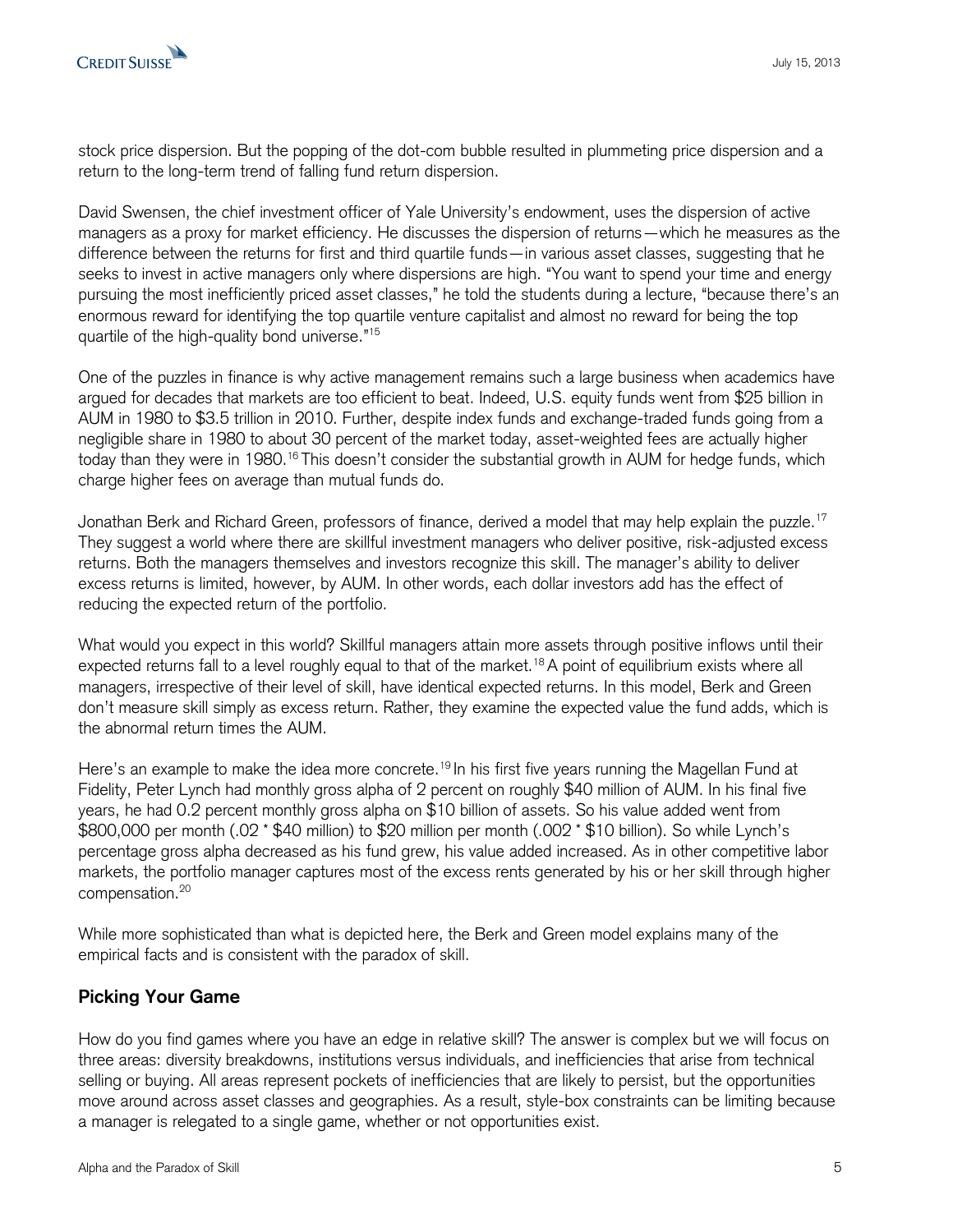There are three classic paths to market efficiency: rational investors, arbitrage, and the wisdom of crowds.<sup>21</sup> In the rational framework, investors understand their preferences and correctly trade off risk and return. Because the model is based on the theory of general equilibrium, it assumes that asset prices are correct. Given the preponderance of evidence against both its assumptions and predictions, the "rational investors" approach has few supporters.

The arbitrage argument, which suggests that arbitrageurs cruise markets and close aberrant price gaps, is more compelling. Arbitrageurs do exist and their actions do narrow many price gaps. However, there are two problems with the argument. The first is that there are limits to arbitrage. Even if arbitrageurs see an opportunity, they may not be able to exploit it for technical reasons. For example, an arbitrage trade may require going long one security and short another. If shorting a stock, for instance, is prohibitively expensive, the arbitrageur will be unable to do her job.<sup>22</sup>

Another problem is that arbitrageurs sometimes fail to act, for a host of possible reasons, even when wonderful opportunities exist. One well-documented example is the arbitrage between the "off-the-run" (29 ½-year maturity) and "on-the-run" (30-year maturity) Treasury bonds in August 1998. These are nearly identical securities, but the off-the-run bond used to trade a little cheaper than the on-the-run bond because it was slightly less liquid. So when the yield spread between the two bonds was sufficiently wide, arbitrageurs would buy the off-the-run and short the on-the-run bonds, almost a perfect arbitrage. Because the securities were so similar, arbitrageurs used leverage to bolster the returns from the trade.

However, in the summer of 1998 the spread widened and rather than arbitrageurs buying the cheap bond and selling the dear one, they fled the trade altogether. So the widening in the spread became "self-feeding rather than self-limiting" as arbitrageurs failed to play their typical role. This is one of the trades that led to the demise of Long-Term Capital Management.<sup>23</sup>

The final way to get to market efficiency is through the wisdom of crowds.<sup>24</sup> More formally, we can describe markets as complex adaptive systems.<sup>25</sup> One advantage to this approach is that it sets out the conditions under which markets are efficient.

Markets yield proper values when investors hold diverse views, there is a properly functioning aggregation mechanism to extract information from investors, and when incentives reward smarter participants. When one or more of those conditions are violated, there is inefficiency. Diversity is by far the most likely condition to be compromised. Rather than investors thinking and behaving independently, they correlate their behavior and create excesses in markets.

Most booms and busts start with a kernel of truth and run to extremes. The peak of the dot-com bubble in March 2000 or the lows of the S&P 500 in March 2009 following the financial crisis are but two recent illustrations. Crucially, the relationship between the degradation of diversity and a change in asset prices is not linear. Following a period of diversity loss, a small incremental change in diversity can lead to a large-scale change in asset price.<sup>26</sup> Crowded trades can stay crowded for a while before there is a violent move in the opposite direction.

So the first game to find is one where you can take the other side of a diversity breakdown. Seth Klarman, founder of the successful hedge fund The Baupost Group, has a wonderful line that can guide action: "Value investing is at its core the marriage of a contrarian streak and a calculator."<sup>27</sup> The "contrarian streak" part ensures that you are in a game where you can take the other side of a popular trade. But there are occasions when the consensus is correct. The "calculator" part allows you to assess whether the one-sided trade has led to a mispriced asset, hence presenting attractive upside with a proper margin of safety.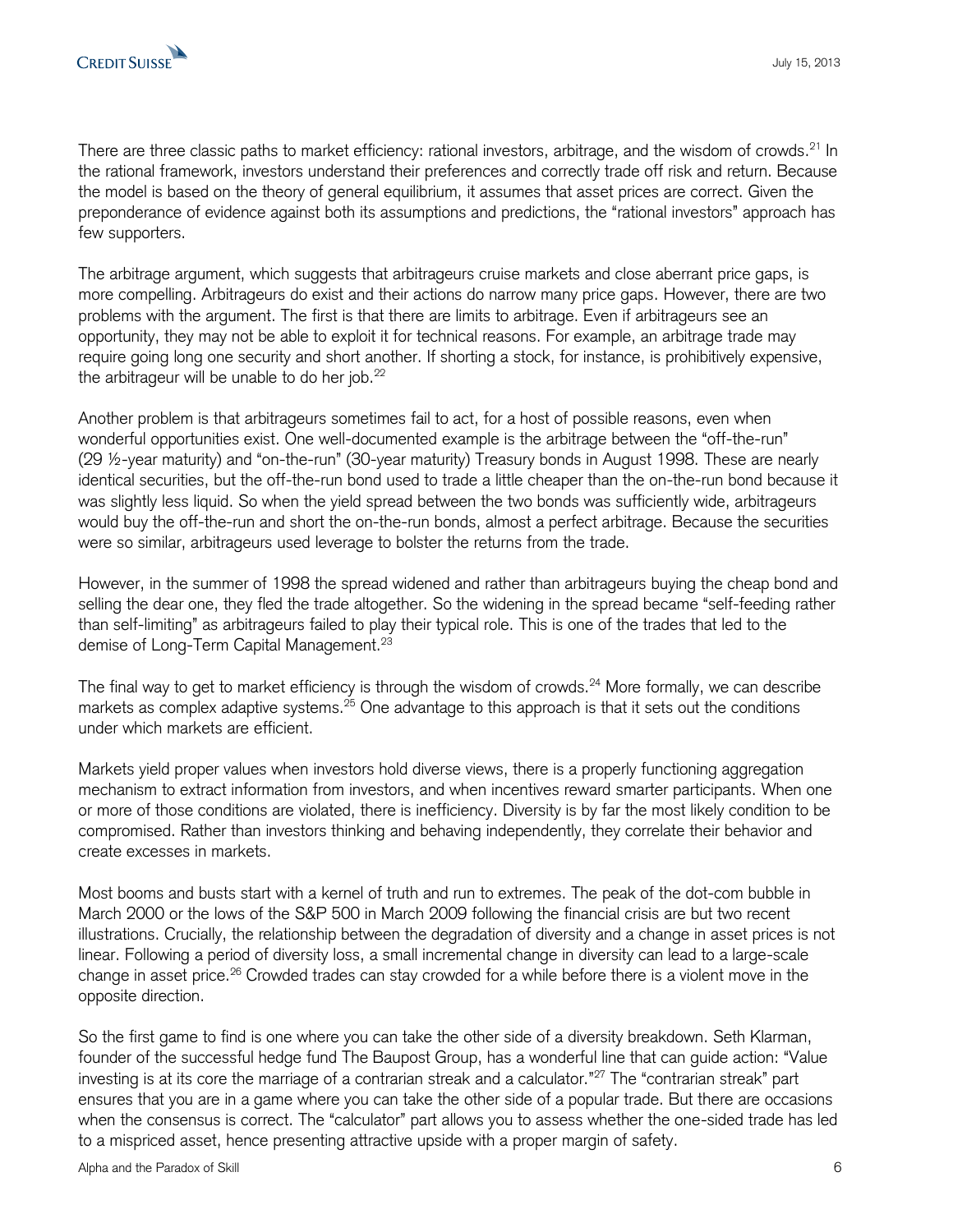Note that diversity breakdowns can last for a long time and can be on a large scale. For instance, buying U.S. large capitalization stocks in 1982 following a dismal decade and proclamations of the death of equities would have led to tidy returns over the better part of the subsequent two decades. Part of the definition of skill includes finding asset classes that are likely to do well, or poorly, for an extended period of time. That provides a favorable backdrop for attractive absolute returns.

The second game is when you, as an institution, compete with individuals. This is similar to a professional poker player going against an amateur. The professional has the edge over the long haul, but it's hard to predict who will come out ahead in the short run. Individuals are particularly vulnerable at market extremes. There is good evidence that institutions are more skillful than individuals.

One example is participation in the market for initial public offerings (IPOs). Research suggests that IPOs with high institutional ownership do better than those with low ownership because institutions are better at interpreting public information.<sup>28</sup> That more IPOs take place following good returns in the market likely plays a role as well, suggesting that both technical skill and a reduction in diversity play a role in this finding.

A similar thread of research reveals that institutions do a more effective job of interpreting news than individuals do. One well-known finding is that markets tend to underreact to news about future cash flows. When the news is good institutions buy stocks from individuals, and when the news is bad the institutions sell to individuals. As a result, institutions earn a premium to individuals in these cases. $^{\mathrm{29}}$ 

This game of institution versus individual has become scarcer, as institutions have come to dominate markets. Check out this quotation:

In just ten years, the market activities of the investing institutions have gone from only 30 percent of total public transactions to a whopping 70 per cent. And that has made all the difference. No longer are the "New Breed on Wall Street" in the minority; they are now the majority. The professional money manager isn't competing any longer with amateurs who are out of touch with the market; now he competes with other experts.<sup>30</sup>

That comes from Charley Ellis's famous paper, "The Loser's Game," *published in 1975.* Ellis provided an early articulation of the paradox of skill in investing, and it remains one of the best. In the last half century, the role of individuals has diminished substantially in the United States. In 1950, individuals held over 92 percent of equities. Today, they hold less than half. Individuals do tend to get more active at extremes—especially after strong up moves—but day to day it's the institutions slugging it out against one another.

Other markets are less developed than the U.S., which means that institutions have more of an opportunity to compete with individuals. In a study that included all investors in Taiwan over a five-year period ended in 1999, researchers found that institutions earned excess returns of 1.5 percentage points while individuals suffered an annual performance drag of 3.8 percentage points. Most of the poor performance by individuals was the result of aggressive, and unprofitable, trading. As the study concludes starkly, "Individuals lose, institutions win."<sup>31</sup>

So the games where institutions compete with individuals are vanishing, but appear when markets are at extremes and in markets that have yet to develop fully. When institutions go head-to-head with individuals, they tend to fare well.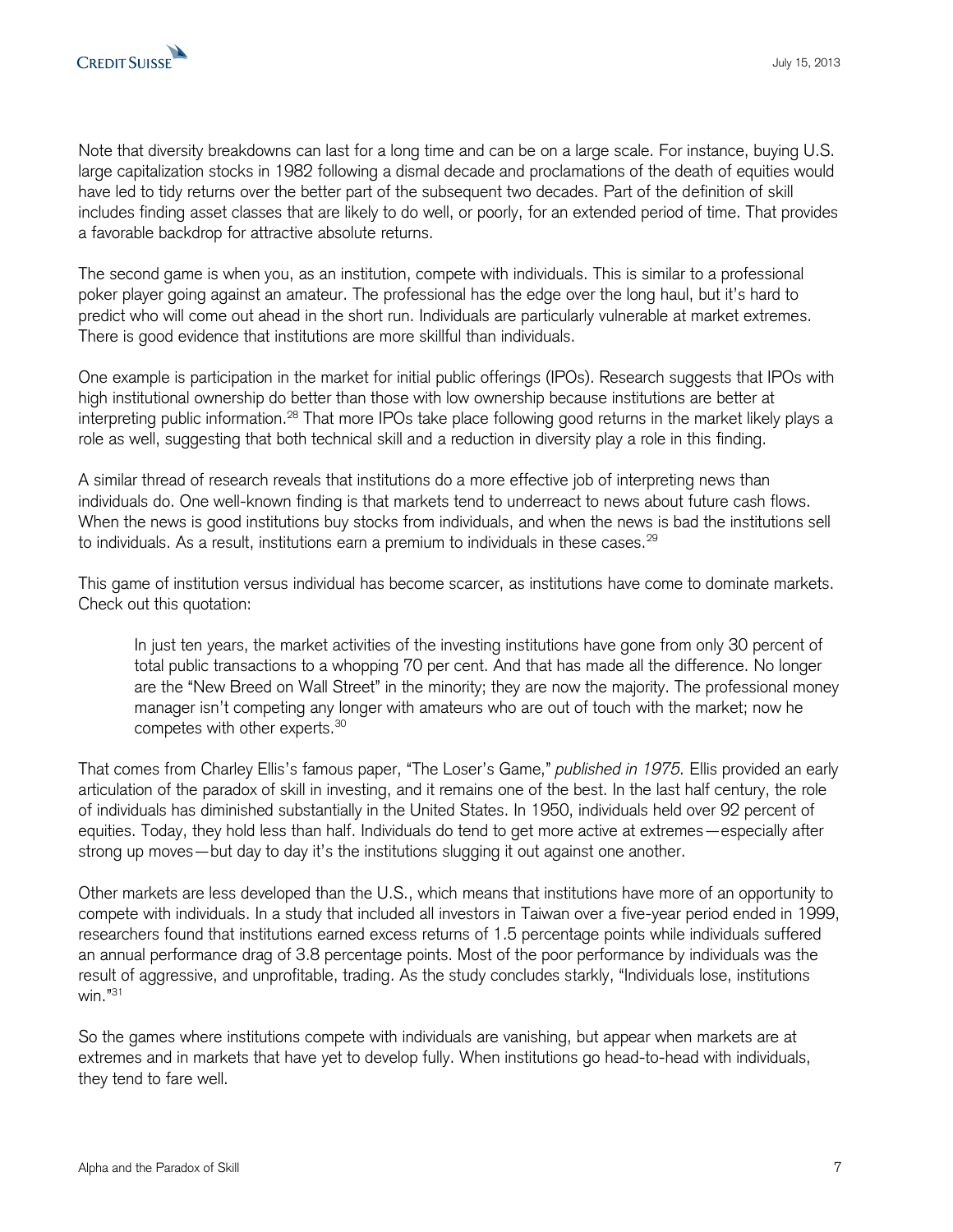The final pocket of inefficiency is taking advantage of investors who need to buy or sell for non-fundamental reasons. In these cases, the disadvantaged investors have an incentive, or are forced, to buy or sell with little or no regard for the fundamental asset value.

Take corporate spin-offs as an example. In a spin-off, a company distributes the shares of a subsidiary to its shareholders. For instance, Time Warner spun off Time Warner Cable to its shareholders in 2009. The academic research supports the view that spin-offs generate attractive returns. $^{32}$ 

The basic story is that large institutions that own a particular stock frequently do not want to own the shares of the company being spun off, generally because it is smaller than the parent and has weaker financial characteristics. Further, these institutions often have constraints based on investment style. So they spend little time doing research and simply jettison the spin-off. 33

Distressed selling is another illustration of this form of inefficiency. John Geanakoplos, a professor of economics at Yale and an external professor at the Santa Fe Institute, has developed what he calls the "leverage cycle."<sup>34</sup> He notes that as an asset price is rising, the cost to borrow is low but so is the margin requirement. For example, Ellington Capital, a hedge fund specializing in mortgage securities, was able to buy \$100 of collateralized mortgage obligations in 2006 by putting up \$15 and borrowing \$85. So its margin requirement was 15 percent.

Indeed, the margin requirement can *decline* as the asset price rises. This is what happened in the U.S. residential housing market. Geanakoplos notes that of the \$2.5 trillion in "toxic" mortgage securities in 2006, the buyers put down \$150 billion and borrowed \$2.35 trillion for about a 16-to-1 leverage ratio. Buyers put up only 6 percent of the purchase price of a home, in contrast to a historical norm closer to 20 percent. The easy access to credit exaggerated the upward price move in homes and created the conditions for a powerful tumble when the process reversed.

Once the asset price starts to drop, there are two effects that feed one another. First, the lower asset price triggers a margin call, which leads to forced selling. Second, lenders raise the margin requirement, accelerating the virulence of the feedback loop. As the financial crisis started to unfold, Ellington Capital saw its margin requirements jump to 40 percent, only to reach a peak of 70 percent in the second quarter of 2009.

The violence of the move on the downside, compounded by a rising margin requirement and hence margin calls, forces some investors to sell assets that they don't want to sell. That creates an opportunity for the buyer on the other side. Geanakoplos's idea is to use margin requirements more proactively and countercyclically. That is, make borrowing harder as an asset climbs in price and easier as the price falls.

Even leaving aside the amplifying effects of leverage, there is evidence that some investors benefit at the expense of others in distress. Research suggests, for instance, that some hedge funds generate profits by targeting mutual funds that are suffering outflows.<sup>35</sup> Further, and consistent with the literature on the limits of arbitrage, short sellers can get caught in situations where they have to buy for non-fundamental reasons.

This discussion of inefficiencies—places where you want to play the game—would be incomplete without a comment about the permanence of investor capital. Exploiting inefficiencies is easy to discuss intellectually, but difficult to execute emotionally. Investors in a fund are likely to be most scared precisely when the opportunities are best, and if they choose to withdraw capital they ensure that both their returns, and the returns of the manager to whom they had entrusted their funds, will suffer.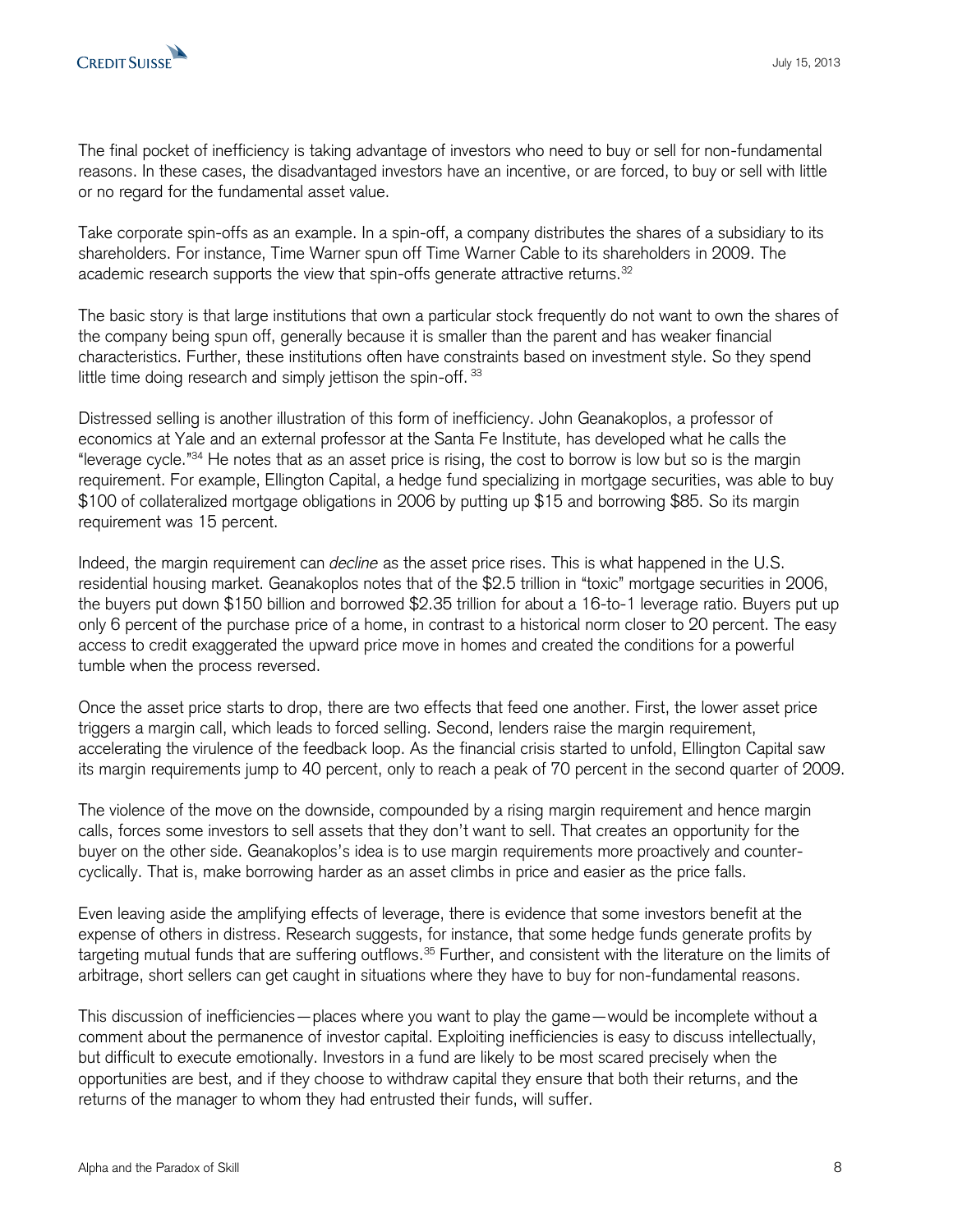

Seth Klarman suggests that one of the characteristics of an ideal client is "when we call to say there is an unprecedented opportunity set, we would like to know that they will at least consider adding capital rather than redeeming."<sup>36</sup> These clients are rare and very valuable. This, too, is where permanent capital from founders or families can provide a substantial edge. These investment firms can find and play the right games.

#### **Summary**

In investing, as in many other activities, the skill of investors is improving on an absolute basis but shrinking on a relative basis. As a consequence, the variance of excess returns has declined over time and luck has become more important than ever. Still, differential skill continues to exist. This process is called the paradox of skill.

The key to generating excess returns is to not only be skillful but to find attractive "games"—situations where you can see where your excess returns are likely to come from. This report touched on three of those pockets of inefficiencies—diversity breakdowns, institutions versus individuals, and trading with investors who are buying for non-fundamental reasons—but there are undoubtedly more. The main lessons are that sometimes it's more important to worry about the game you're in than the skill you bring, and that you should always try to avoid being the patsy.

\* \* \*

We offer special thanks to John Lloyd and Chetan Jadhav, Private Banking Americas Managed Accounts, for providing data and for their valuable input into this discussion.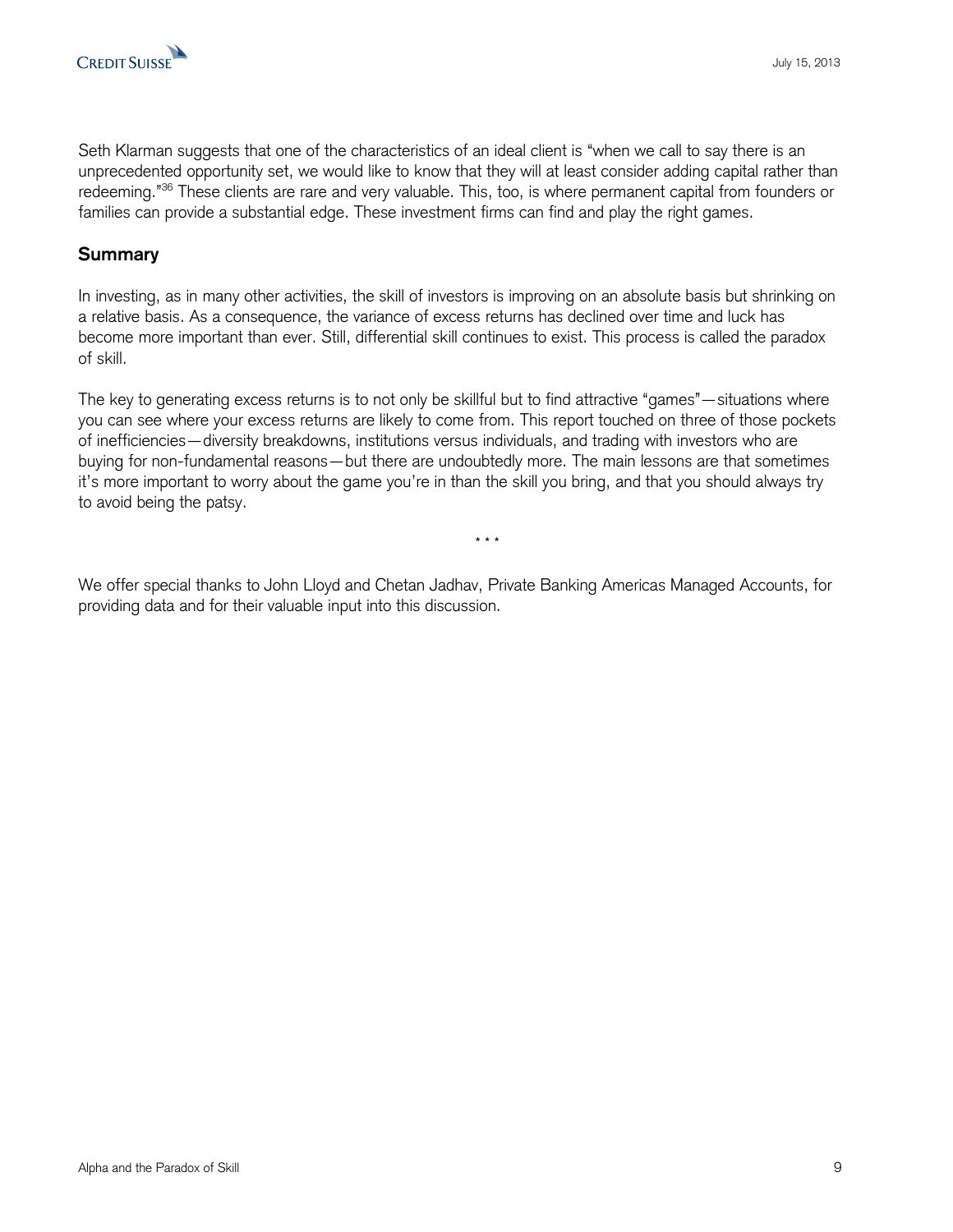

## **Endnotes:**

<sup>1</sup> A person who is easy to take advantage of is called a "patsy." Quote is from Warren E. Buffett, "Letter to Shareholders," *1987 Berkshire Hathaway Annual Report*.

<sup>2</sup> Dave Bock, "Why Variances Add—And Why It Matters," *AP Central: Collegeboard.com.* See also: [http://blog.philbirnbaum.com/2012/08/why-r-squared-works.html.](http://blog.philbirnbaum.com/2012/08/why-r-squared-works.html)

<sup>3</sup> Bradford Cornell, "Luck, Skill, and Investment Performance," *Journal of Portfolio Management*, Vol. 35, No. 2, Winter 2009, 131-134. Cornell's analysis "indicates that approximately 92% of the cross-sectional variation in annual performance is attributable to random chance."

<sup>4</sup> Stephen Jay Gould, *Triumph and Tragedy in Mudville: A Lifelong Passion for Baseball* (New York: W.W. Norton & Company, 2004), 151-172.

<sup>5</sup> Wilbert M. Leonard, II, "The Decline of the .400 Hitter: An Explanation and a Test," *Journal of Sport Behavior,* Vol. 18, No. 3, September 1995, 226-236.

<sup>6</sup> Peter L. Bernstein, "Where, Oh Where Are the .400 Hitters of Yesteryear?" *Financial Analysts Journal*, Vol. 54, No. 6, November/December 1998, 6-14.

<sup>7</sup> William F. Sharpe, "The Arithmetic of Active Management," *Financial Analysts Journal*, Vol. 47, No. 1, January/February 1991, 7-9.

<sup>8</sup> David A. Hsieh, "The Search for Alpha—Sources of Future Hedge Fund Returns," *CFA Institute Conference Proceedings Quarterly*, September 2006, 79-89.

<sup>9</sup> Utpal Bhattacharya and Neal Galpin, "The Global Rise of the Value-Weighted Portfolio," *Journal of Financial and Quantitative Analysis,* Vol. 46, No. 3, June 2011, 737-756.

<sup>10</sup> Antti Petajisto, "Active Share and Mutual Fund Performance," *Working Paper*, January 15, 2013. Here's an interesting fact: If you randomly choose 100 stocks from the S&P 500 and value weight them, the active share of that portfolio will be about 80 percent. See Martijn Cremers and Jess Gaspar, "Active Management vs. Closet Indexers," *CommonFund Forum 2013*, March 11, 2013.

<sup>11</sup> Laurent Barras, Olivier Scaillet, and Russ Wermers, "False Discoveries in Mutual Fund Performance: Measuring Luck in Estimated Alphas," *Journal of Finance,* Vol. 65, No. 1, February 2010, 179-216; also Eugene F. Fama and Kenneth R. French, "Luck versus Skill in the Cross-Section of Mutual Fund Returns," *Journal of Finance,* Vol. 65, No. 5, October 2010, 1915-1947.

<sup>12</sup> Harindra de Silva, Steven Sapra, and Steven Thorley, "Return Dispersion and Active Management," *The Financial Analysts Journal*, Vol. 57, No. 5, September/October 2001, 29-42.

<sup>13</sup> Larry R. Gorman, Steven G. Sapra, and Robert A. Weigand, "The role of cross-sectional dispersion in active portfolio management," *Investment Management and Financial Innovations*, Vol. 7, No. 3, 2010, 58-68. <sup>14</sup>Joop Huij and Simon Lansdorp, "Explaining Differences in Mutual Fund Performance," *Working Paper*, October 2011.

<sup>15</sup> David Swensen, "Guest Lecture for ECON-252-08: Financial Markets," *Yale University*, February 13, 2008. <sup>16</sup> Burton G. Malkiel, "Asset Management Fees and the Growth of Finance," *Journal of Economic Perspectives*, Vol. 27, No. 2, Spring 2013, 97-108. Note that fees rose and fell during this period, ending slightly higher in 2010 than in 1980.

<sup>17</sup> Jonathan B. Berk and Richard C. Green, "Mutual Fund Flows and Performance in Rational Markets," *Journal of Political Economy*, Vol. 112, No. 6, December 2004, 1269-1295. Also, see Jonathan B. Berk, "Five Myths of Active Portfolio Management," *Journal of Portfolio Management*, Spring 2005, 27-31.

<sup>18</sup> This aspect of the model remains open to debate. See Jonathan Reuter and Eric Zitzewitz, "How Much Does Size Erode Mutual Fund Performance? A Regression Discontinuity Approach," *Working Paper*, March 2013. Also Ronald N. Kahn and J. Scott Shaffer, "The Surprisingly Small Impact of Asset Growth on Expected Alpha," *Journal of Portfolio Management*, Fall 2005, 49-60.

<sup>19</sup> Jonathan B. Berk and Jules H. van Binsbergen, "Measuring Skill in the Mutual Fund Industry," *Working Paper*, February 1, 2013.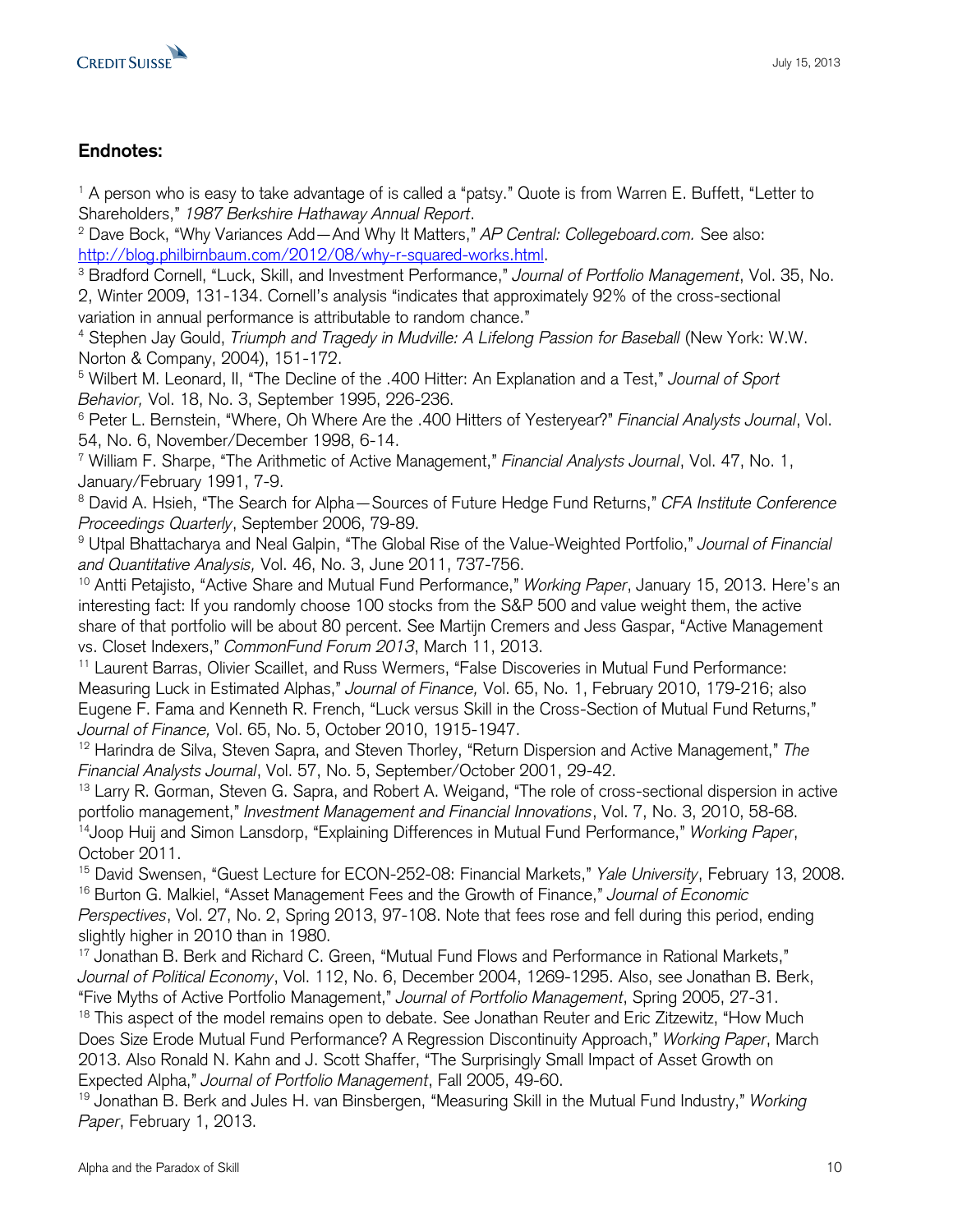$20$  James Ang, Beni Lauterbach, and Joseph Vu, "Efficient Labor and Capital Markets: Evidence from CEO Appointments," *Financial Management*, Vol. 32, No. 2, Summer 2003, 27-52.

<sup>21</sup> Andrei Shleifer, *Inefficient Markets: An Introduction to Behavioral Finance* (Oxford, UK: Oxford University Press, 2000), 2.

<sup>22</sup> Nicholas Barberis and Richard Thaler, "A Survey of Behavioral Finance," in *The Handbook of The Economics of Finance,* Constantinides, Harris, and Stulz, eds. (Amsterdam: Elsevier, 2003), 1054-1063. <sup>23</sup> Donald MacKenzie, *An Engine, Not a Camera: How Financial Models Shape Markets* (Cambridge, MA: MIT Press, 2006), 230-231.

<sup>24</sup> James Surowiecki, *The Wisdom of Crowds: Why the Many Are Smarter than the Few and How Collective Wisdom Shapes Business, Economies, Societies, and Nations* (New York: Doubleday, 2004).

<sup>25</sup> Michael J. Mauboussin, "Revisiting Market Efficiency: The Stock Market as a Complex Adaptive System," *Journal of Applied Corporate Finance,* Vol. 14, No. 4, Winter 2002, 8-16.

<sup>26</sup> Michael J. Mauboussin, *Think Twice: Harnessing the Power of Counterintuition* (Boston, MA: Harvard Business Press, 2009), 101-118.

 $27$  From Seth Klarman's speech at Columbia Business School on October 2, 2008. Reproduced in *Outstanding Investor Digest*, Vol. 22, No. 1 & 2, March 17, 2009, 3.

<sup>28</sup> Laura Casares Field and Michelle Lowry, "Institutional versus Individual Investment in IPOs: The Importance of Firm Fundamentals," *Journal of Financial and Quantitative Analysis,* Vol. 44, No. 3, June 2009, 489-516. <sup>29</sup> Randolph B. Cohen, Paul A. Gompers, and Tuomo Vuolteenaho, "Who underreacts to cash-flow news? Evidence from trading between individuals and institutions," *Journal of Financial Economics,* Vol. 66, No. 2-3, November-December 2002, 409-462.

<sup>30</sup> Charles D. Ellis, "The Loser's Game," *Financial Analysts Journal*, Vol. 31, No. 4, July/August 1975, 19-26. <sup>31</sup> Brad M. Barber, Yi-Tsung Lee, Yu-Jane Liu, and Terrance Odean, "Just How Much Do Individual Investors Lose by Trading?" *Review of Financial Studies,* Vol. 22, No. 2, February 2009, 609-632.

32 Chris Veld and Yulia V. Veld-Merkoulova, "Value creation through spin-offs: A review of the empirical evidence," *International Journal of Management Reviews,* Vol. 11, No. 4, December 2009, 407-420. For a popular account, see Joel Greenblatt, *You Can Be a Stock Market Genius: Uncovering the Secret Hiding Places of Stock Market Profits* (New York: Simon & Schuster, 1997).

<sup>33</sup> Keith C. Brown and Bryce A. Brooke, "Institutional Demand and Security Price Pressure: The Case of Corporate Spinoffs," *Financial Analysts Journal*, Vol. 49, No. 5, September/October 1993, 53-62. Also, Jeffrey S. Abarbanell, Brian J. Bushee, and Jana Smith Raedy, "Institutional Investor Preferences and Price Pressure: The Case of Corporate Spinoffs," *Journal of Business*, Vol. 76, No. 2, April 2003, 233-261.

<sup>34</sup> John Geanakoplos, "The Leverage Cycle," *Cowles Foundation Discussion Paper No.1715R,* January 2010. 35 Joseph Chen, Samuel Hanson, Harrison Hong, and Jeremy C. Stein, "Do Hedge Funds Profit from Mutual-Fund Distress?" *NBER Working Paper 13786,* February 2008.

<sup>36</sup> Seth A. Klarman and Jason Zweig, "Opportunities for Patient Investors," *Financial Analysts Journal*, Vol. 66, No. 5, September/October 2010, 1-11.